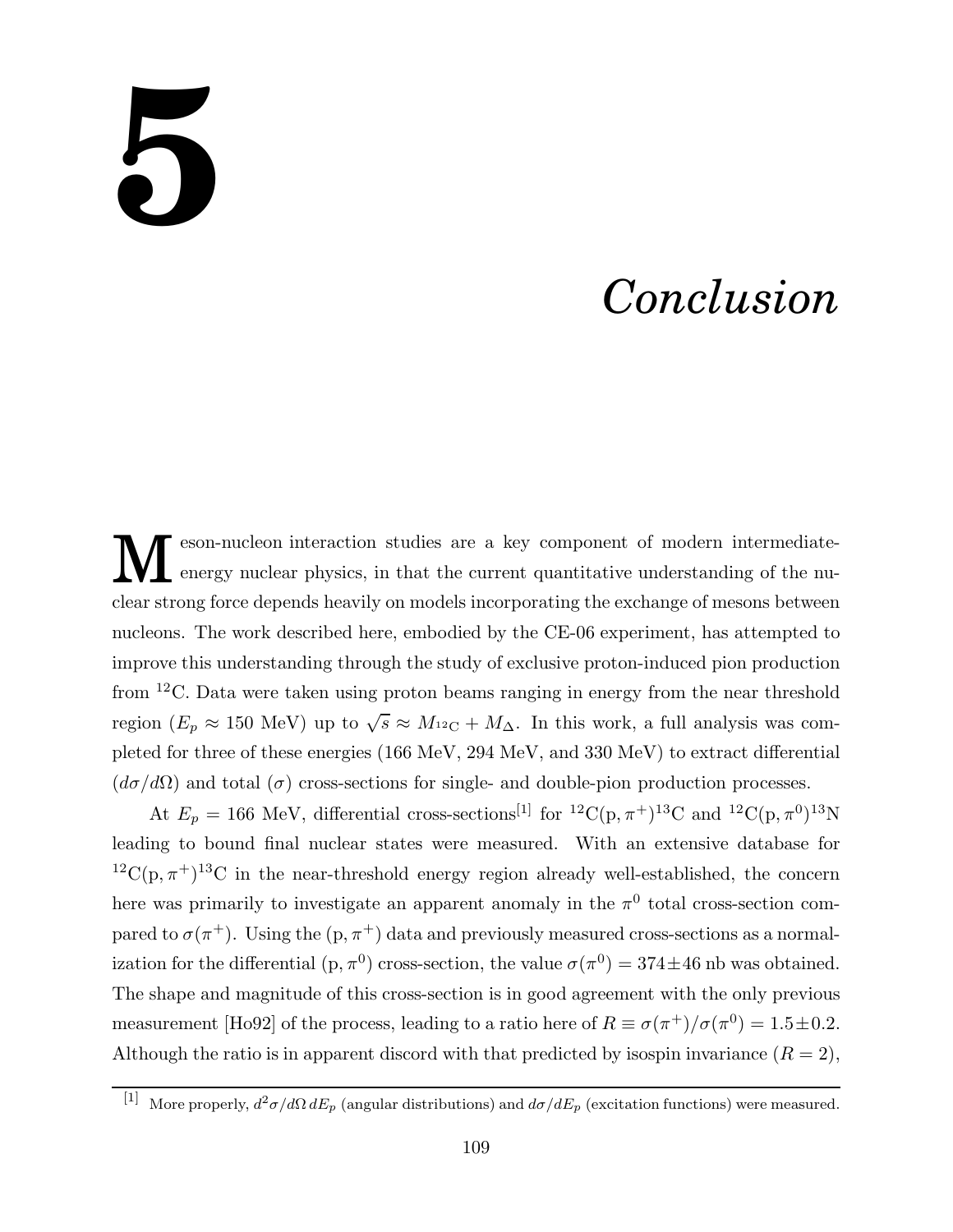Pion-production data at 294 MeV and 330 MeV were also analyzed in this work. The first extremely forward-angle  $(p, \pi^+)$  measurements  $(\theta_{\pi} < 20^{\circ})$  made at intermediate energies were reported, showing a fairly flat small-angle cross-section with little or no large-angle peak, as seen at  $E_p \lesssim 200$  MeV. As in the analysis at  $E_p = 166$  MeV, the  $\pi^+$ data at 294 MeV were used to normalize the measurement of  $\sigma(\pi^0)$ . The lack of previously measured  $(p, \pi^+)$  cross-sections in this energy range, however, made the luminosity calculation difficult and error-prone; the absolute scaling of the  $\pi^0$  cross-section is therefore preliminary. Nonetheless, the ratio  $\sigma(\pi^+) / \sigma(\pi^0)$ , the calculation of which here depends only on the knowledge of the relative <sup>13</sup>C<sub>g.s.</sub> contribution to the total bound-state  $(p, \pi^+)$ cross-section, was found to be in reasonable agreement with that expected from isospin invariance.

As a means of testing underlying symmetries in the diagrams describing pion-nucleon dynamics, a first-ever measurement of  $(p, \pi\pi)$  processes in nuclei was attempted. At  $E_p =$ 330 MeV, a search for  $(p, \pi\pi)$  events was carried out, using the data at  $E_p = 294$  MeV (just below the  $(p, \pi\pi)$  threshold) as a basis of background comparison. The number of valid (p,  $\pi\pi$ ) candidates at 330 MeV was determined to be consistent with zero. Using the concurrently measured single-pion production data as a normalization, this result leads to an upper limit ( $2\sigma$  confidence level) of  $\sigma_{\pi\pi}$  < 17 nb, which corresponds to less than 1% of the  $(p, \pi^+)$  strength at  $E_p = 330$  MeV.

This work, as a recoil detection experiment based on an electron-cooled storing ring using very thin internal targets, demonstrates much promise for future studies. Many of the limitations in the data encountered here stem from low integrated luminosities rather than high background levels or other more intrinsically intractable problems. With  $L_{\text{int}}$ in the  $5 \times 10^{35}$  cm<sup>-2</sup> range (along with a reliable independent means of measuring this quantity), the CE-06 experimental method is ideally suited to exclusive measurements of other processes which are difficult to measure by standard means.

For example, the study of  $(p, \pi^{-})$  reactions such as <sup>12</sup>C $(p, \pi^{-})$ <sup>13</sup>O (much more weakly populated than  $(p, \pi^+)$ , and not seen in CE-06 due to the small value of  $L_{int}$ ) is well-suited to the recoil method; a PC optimized for heavily-ionizing recoils (it is position sensitive